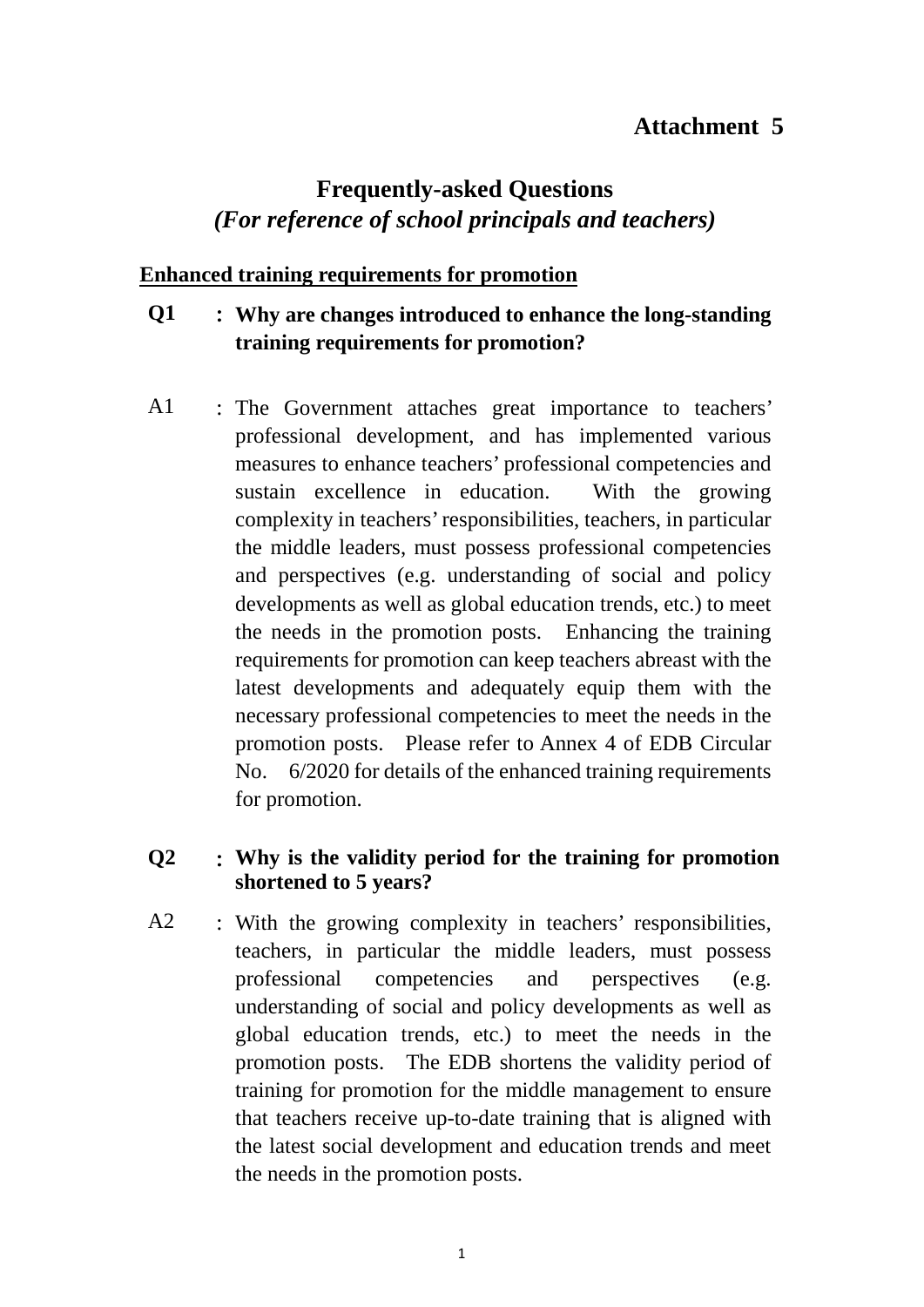- **Q3 : Can SMCs/IMCs consider accepting higher degree programmes, teacher's certificates or post-graduate diplomas in education as the training programmes of the Elective Part?**
- A3 : Under the enhanced arrangements of training for promotion, SMCs/IMCs should follow the guiding principles stipulated in Annex 4 of the EDB Circular No. 6/2020 when considering whether to accept a higher degree, teacher's certificate or a post-graduate diploma in education as the training programme of the Elective Part. SMCs/IMCs could consider factors such as course contents, learning modes, contact hours and training providers, etc. when endorsing courses. Nevertheless, teachers still have to complete the designated training programmes in the Core Part provided by the EDB in order to fulfil the training requirements for promotion.

#### **Q4 : Will the Bureau continue to offer the Refresher Training and Management Training?**

- A4 : The Refresher Training offered by the EDB could be accepted as the training programme(s) in the Elective Part under the enhanced arrangements of training for promotion. The Management Training will be offered until the full implementation of the enhanced training requirements for promotion on 1 September 2023.
- **Q5 : Under the enhanced arrangements of the training for promotion, how should schools handle the promotion of teachers who fail to fulfil the training requirements for promotion?**
- A5 : Schools should consider a basket of factors, including but not limited to the training requirements for promotion, when promoting teachers to a higher rank. The Codes of Aid stipulate that to be eligible for substantive promotion to a higher rank of grade, a candidate must have undertaken training specified by or acceptable to the Permanent Secretary for Education. In the case where teachers meet all requirements for promotion except the training requirements, the teachers can act up the promotion posts until the fulfilment of all requirements. Please refer to the Codes of Aid and relevant EDB Circular(s) for details.